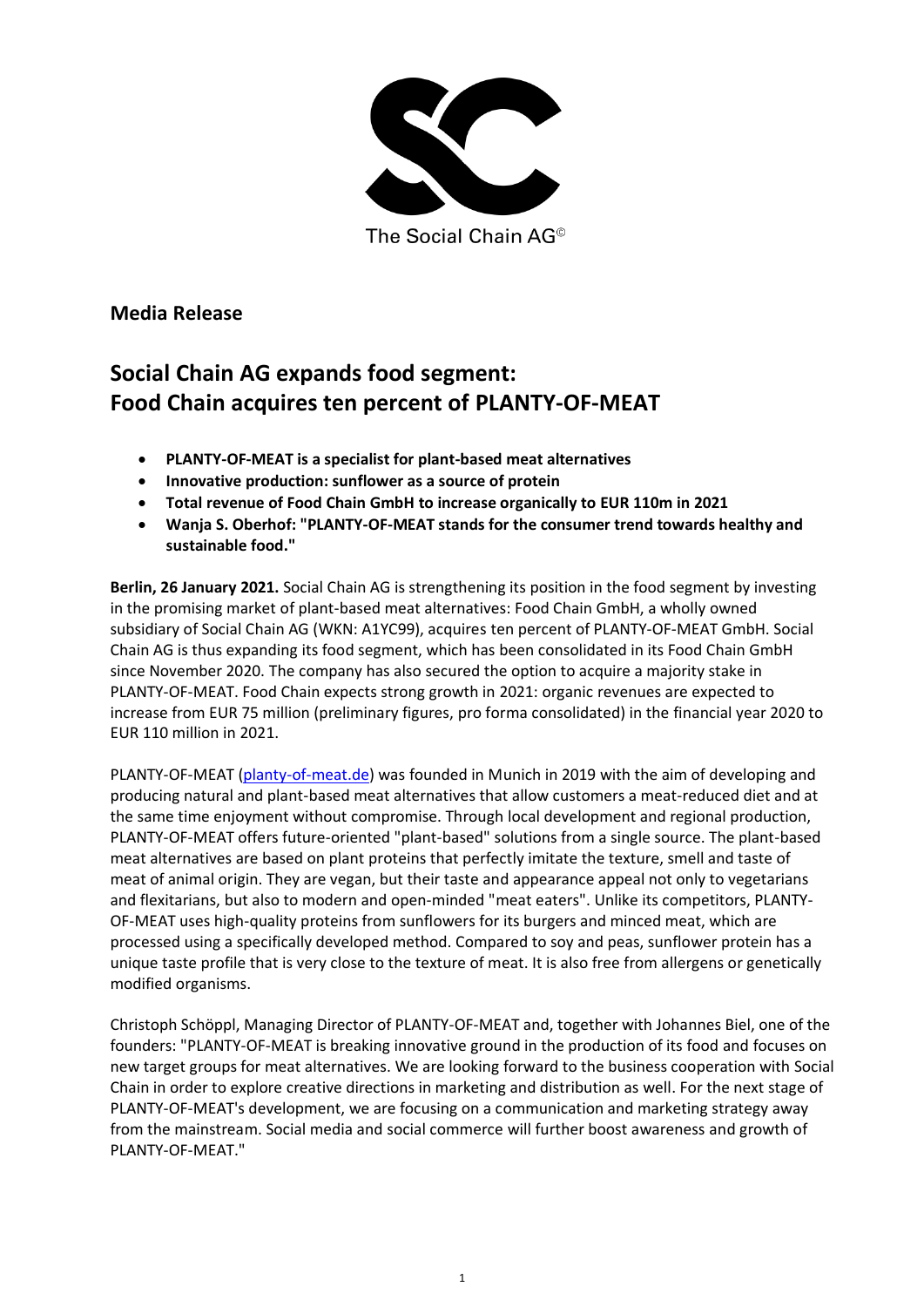

## **Food: a rapidly growing Social Commerce vertical of Social Chain AG**

Wanja S. Oberhof, CEO of Social Chain AG: "PLANTY-OF-MEAT is a perfect addition to our rapidly growing Food Chain GmbH. Using plants as a nutritional basis and substitute for meat consumption reflects a clear consumer trend towards healthy and sustainable food. With Social Chain's social media expertise, we can open up new, efficient marketing and sales opportunities for PLANTY-OF-MEAT. Food is playing an increasingly important role in social commerce. The segment is a substantial Social Commerce vertical of Social Chain AG and remains one of the most important investment areas for us."

### **Integrated social commerce strategy: Proprietary brands and food communities with a focus on direct sales to the end customer**

Under the umbrella of Food Chain GmbH, Social Chain AG consolidates its social media and ecommerce capabilities and brands. Oberhof: "This fully integrated Social Commerce vertical is trendsetting for cooperations throughout Social Chain AG to bring communities, manufacturers and brands together step by step."

The B2C brands of Food Chain benefit from the broad social media expertise of Social Chain: from the exclusive influencer network, one of the most creative social media agencies (Social Chain Agency) to its own communities with a reach of 80 million followers currently. Social Chain community "Love Food" is particularly interesting for the food segment. With 6.7 million followers on Instagram and 3.1 million fans on Facebook, "Love Food" is one of the most successful food communities of any social publisher worldwide.

In addition to PLANTY-OF-MEAT, Food Chain GmbH currently holds shares in the following four companies:

**Clasen Bio** (shareholding: 100%), **KoRo** (57%), **3Bears** (15%) and **VYTAL** (12.5%).

**Clasen Bio** [\(clasen-bio.de\)](https://clasen-bio.de/) sells its products in a multi channel approach through food retailers, e-commerce platforms and its online shop. The Clasen Bio brand offers currently 90 articles in eight product groups: nuts, dried fruits, snacks, seeds, cereals, pulses, powders and special flours. Since December 2019, Clasen Bio has also been certified by Demeter and now offers a range of 15 products under this prestigious organic label.

**KoRo** operates its own food online shops in seven European countries [\(koro-drogerie.de\)](https://www.korodrogerie.de/). The company focuses on high-quality products in bulk packaging with resulting cost savings for end customers. KoRo uses social media almost exclusively for marketing and is therefore one of the pioneers of social commerce in the food sector. Only recently, Social Chain increased its shareholding in KoRo to 57 percent (media release from 13 November 2020).

**3Bears** produces and distributes innovative porridge products from oats, made from only natural ingredients and superfoods [\(3bears.de\)](https://3bears.de/). 3Bears has established itself over the past two years as a well-known and popular brand that can be found both online and on many supermarket shelves.

**VYTAL** is an innovative digital reusable system for the collection and delivery of meals and convenience food [\(vytal.org\)](https://www.vytal.org/). As a start-up platform provider, VYTAL already has more than 600 partners across Germany – mainly restaurants, canteens and delivery services – and recently started